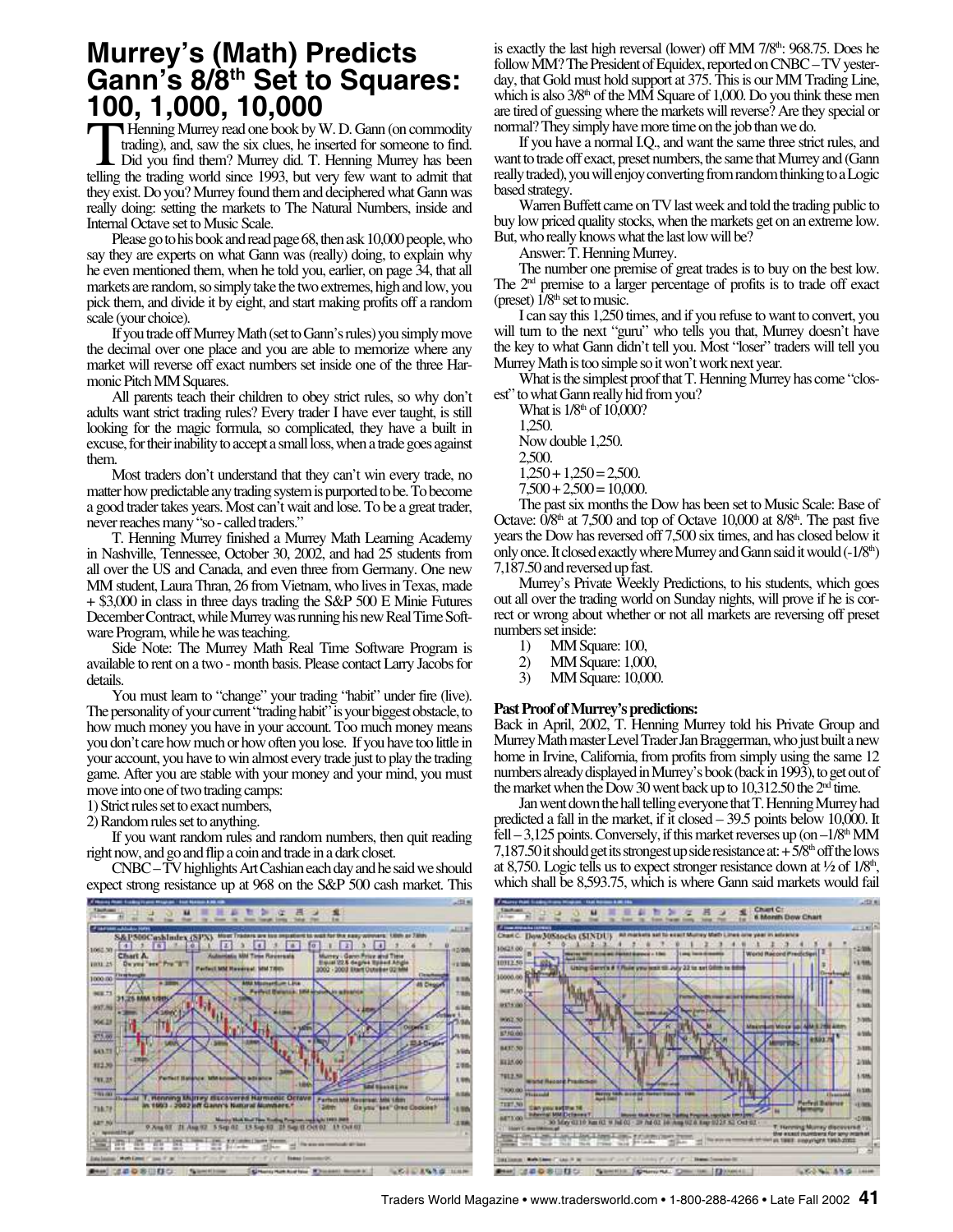just short of its  $8/8<sup>th</sup>$ , which short term is  $8,750$  MM.

Let's play a little game called Logic – Based Deductive Reasoning: Murrey Math Music Scale set to Pythagorean 3/8<sup>th</sup> and 5/8<sup>th</sup> off exact numbers.

Premise #1: All markets want to reverse off perfect preset numbers set to Music inside their current Murrey Math Square: 100, 1,000, or 10,000.

Premise # 2: Perfect Harmonic Balance is when any market reverses off the same high and low over any longer period of time (at least 13 weeks) or one Harmonic Murrey Math Trading Frame: 64 Trading Days.

Premise # 3: No market is able to move higher (inside) its current MM Harmonic Trading Frame, unless it can close a "baby" 2/8<sup>th</sup> above its MM 5/8<sup>th</sup> Trading Line.

Please look at Chart C. Dow 30 Chart Six - Month Chart: The Dow 30 made a Double Top at exactly + 312.50 points above 10,000, which is our Major  $8/8<sup>th</sup>$  and a lower reversal at exactly  $-1/8<sup>th</sup>$  on 7,187.50.

Under Murrey's Law: Logic says that Perfect MM Harmonic Balance will be down at 7,500 minus 312.50 or 7,187.50. If Price and Time equate, it will be in 3, 6, 9, or 12 months down at 7,187.50.

The Sunday before the market fell to its Perfect Harmonic Balance Price Point, 7,187.50, T. Henning Murrey had a birthday party at Princeton's Grill, in Green Hills, in Nashville, and Murrey gave his fellow students, which numbered 15, a prediction: "The pros" will force the market lower below 7,500, so they can set in the final panic exhaustion (please read Gann's book for pages 317 – 325) of lower lows, for the past five years, and if it holds 7,187.50, it will create a massive buy program for the next two weeks.

T. Henning Murrey told MM Master Level Trader and MM teacher Lisa Woodall, from Franklin, Tennessee, who wins over 90% of her monthly trades, using nothing but twelve numbers off her  $16 - day$ Murrey Math Daily Chart, that she should tell her fellow MM traders to switch from "shorting" to going long the next two weeks.

T. Henning Murrey handed each student a chart with his prediction printed out on it. He only handed out 15, so please don't tell people you were in attendance and have one (years later). T. Henning Murrey also placed the same prediction on his Weekly Private Predictions Group, so they could get ready for the up turn, if, and only, if 7,187.50 held all week. This prediction was made publicly, five days in advance.

You may see T. Henning Murrey's Private Predictions for the past twelve months, so you may see that Murrey, backs up what he preaches, by going out on a limb each week and tells you how accurate he is on 64 different markets.

Murrey is 81.25% accurate each week on average. No computer can match Murrey's brains (yet).

Please ask your "guru" if he believes that markets already know the numbers they want to reverse off (months in advance)? Any normal I.Q. trader will tell you that the major Dow 30 reverses have been every 312.5 points off 7,500.

Please look at Chart C: You will see (17) reverses off this simple number: 312.50 added to 7,500.

How many years of learning to trade will it take you to believe this? The markets already know the exact MM Price they want to reverse on (before they get here). Please ask your "guru" if he predicted (publicly) to



 $10^{12}$ Instrument LS16 1150 short the markets up at 10,312.50.

Gann knew Murrey's numbers back in 1993, after reading Gann's book fifty times in 90 days. He (Gann) told your grandfather about the Crash two years in advance, but everyone laughed at him. He even told you the very day (actually he missed by only one day), when to expect the lows to reverse after the Crash. No one had any money (left): who cares? He even published it in his book, Tunnel Thru the Air, so you would have proof it actually would happen. No one believes him now.

Murrey knows, everything Gann knew, about how the markets reverse off Music, but, he (Murrey) lets his brain (expressed with his software) let you know how to set the markets, so you, too, will be able to "change" from random trading rules, to exact Pythagorean Rules set inside the China Binary: 1, 2, 3, 4, 5, 6, 7, 8, 9, 10, 11 (100), 12 (1,000), and 13 (10,000).

T. Henning Murrey has tried since 1993, to find someone who can think and deduct any market into 384 different expansions and extensions Internal Octaves), inside the three Squares: 100, 1,000, and 10,000. He can't find one.

Only one person has had the depth of Logic to understand and express it, finally with Murrey's Real Time Software Program, so you are spared the difficult task of trying to decide, which of 16 different Octaves any market may be precisely set inside any  $1/8<sup>th</sup>$  of any of our three MM Harmonic Squares. Your job is to trade off what Murrey's knows, not what you want to convert what knows, into a better way to do the same thing: profit off three simple rules.

Many traders are offended that we have finally given up on trying to teach you how to think Logically (enough) to really know that you are doing right. Why bother? Women MM traders don't want to know: they want to trade and let Murrey do the mental work.

T. Henning Murrey has finished a Murrey Math Learning Academy in Nashville, Tennessee, and one female student, Laura Thran, from Vietnam, made 10 points per day twice, with four contracts on the S&P 500 E Minie Futures. Have ever taken classes to trade your favorite markets? She is only 28 years old and she doesn't work, and she pays all her bills trading for small profits. She doesn't want to improve on The Murrey Math Trading System, but only to learn the rules for exiting winners.

Men want to improve on Perfect Harmonic Pitch. You can't do it: ever. So why persist? Gann said, that all markets want to run up or down,  $+3/8<sup>th</sup>$  or a maximum  $+5/8<sup>th</sup>$  the 1<sup>st</sup> time up.

Please look at Chart C: our long - term chart of the Dow 30 and you will see that this market knew to reverse off MM 0/8<sup>th</sup> 7,5000.

Pythagoras set his laws of expansion to  $+ 5/8<sup>th</sup>$ .  $+ 5/8<sup>th</sup>$  is exactly 9,062.50 off the July  $23<sup>rd</sup>$  lows. It went up exactly  $+ 5/8<sup>th</sup>$  off a rule that never used Gann's # 1 trading Rule: "find any two random highs and lows and divide this extreme by 8 and good luck trading."

How is it possible for Murrey to know Gann's and Fibonacci's + 5/8<sup>th</sup> off 7,500 before it happens? Music.

Gann told you to look at The Natural Numbers, on page 68, but not to use them when trading. Why did he do this? Why did T. Henning Murrey "see" it and other "guru's" miss it?

They have to say they missed it, or their random trading theories are null and void today. We simply ask the question, "What was the nearest Murrey Math Line at the last low or high?"  $7,187.50$  is MM  $-1/8<sup>th</sup>$  off 7,500-10,000 as our six month MM 8/8th .

The Fourier Wave Transform Pattern Repetition Forecaster says that any wave of price movement to the right (over time) will repeat itself at (some) set pattern.

This is 100% a waste of effort and Time. Don't waste your time.

Why wait 100 years for Nature to repeat itself, when you already know the best odds where markets will reach their Harmonic extreme?

Our MM Trading Frame already knows when markets will Breakout (from its current) MM 4/8<sup>th</sup> and create another Internal Harmonic Octave. You don't have to learn it. We do it for you.

No "guru" ever told you this simple truth: markets have exact Breakout high prices or low prices. Was this truth back tested?

Yes.

Steve Gibson, Murrey Math student from Beverley Hills, California, brought in 50 years of the Dow 30 and the Breakout worked correctly every time from 1928 forward.

It even works today, interday, with the new Murrey Math Real Time Software Program available for rent. But you don't believe it.

Everyone has traded off a frame set inside  $0/8<sup>th</sup>$  and  $8/8<sup>th</sup>$ . The MM